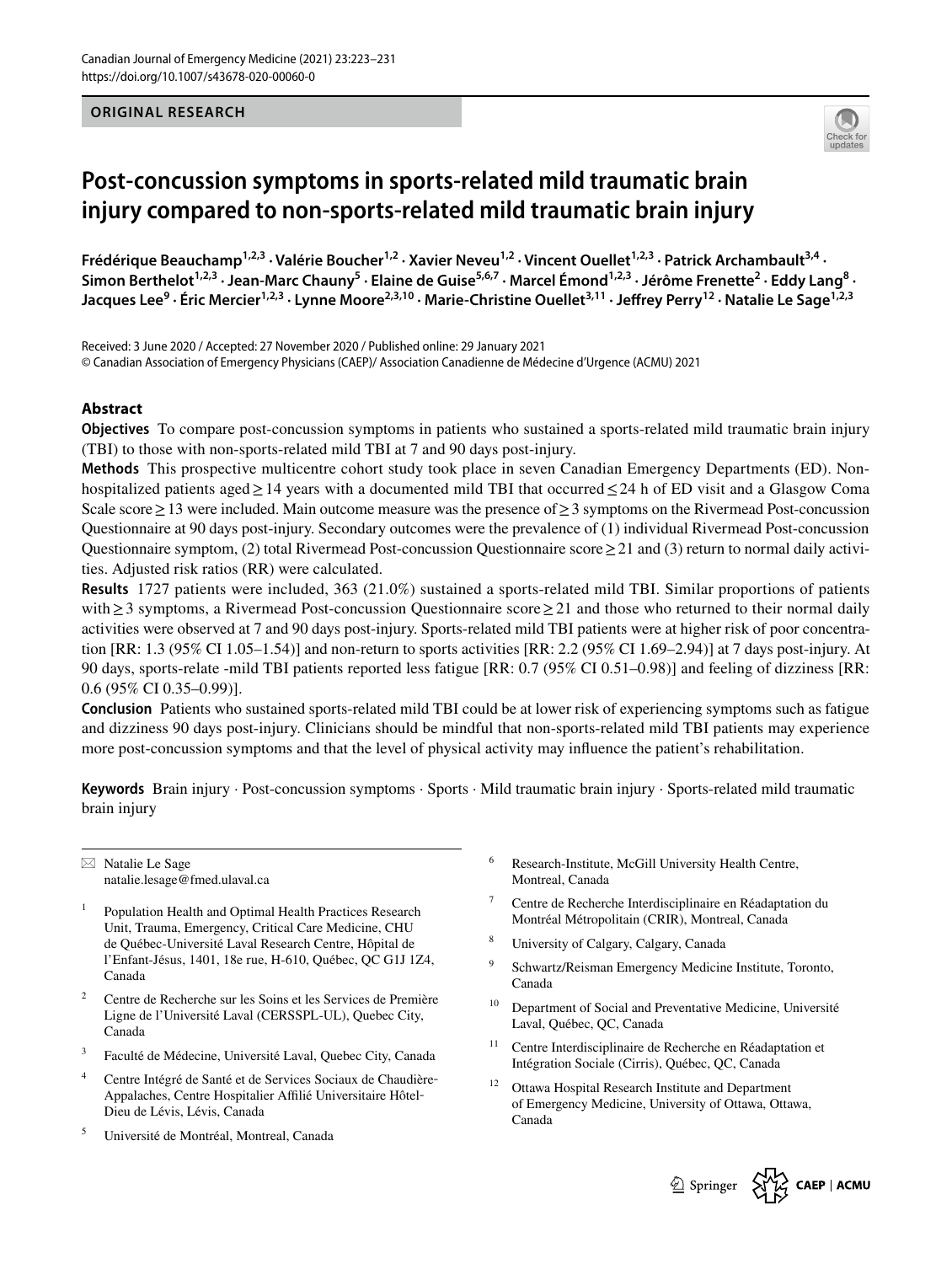# **Résumé**

**Objectifs** Comparer les symptômes post-commotionnels chez les patients ayant subi un traumatisme cranio-cérébral léger (TCCL) lié au sport à ceux qui ont un TCCL non lié au sport à 7 et 90 jours post-traumatisme.

**Méthodes** Cette étude prospective de cohorte multicentrique s'est déroulée dans sept Départements d'urgence (DU) du Canada. Les patients non hospitalisés âgés de  $\geq 14$  ans ayant subi un TCCL  $\leq 24$  heures avant leur visite au DU et présentant un score de Glasgow de  $\geq 13$  ont été inclus. Le critère principal de jugement était la présence d'au moins 3 symptômes au Rivermead Post-concussion Questionnaire 90 jours après le traumatisme. Les critères de jugement secondaires étaient la prévalence de 1) chacun des symptômes du Rivermead Post-concussion Questionnaire 2) score total du Rivermead Postconcussion Questionnaire  $\geq 21$  et 3) retour aux activités habituelles. Des risques relatifs ajustés (RR) ont été calculés. **Résultats** Un total de 1727 patients a été inclu, dont 363 (21,0 %) ont subi un TCCL lié au sport. Des proportions similaires

de patients présentant ≥ 3 symptômes, un score ≥ 21 au Rivermead Post-concussion Questionnaire et de participants ayant repris leurs activités habituelles ont été observés à 7 et 90 jours après la blessure. Les patients avec TCCL lié au sport présentaient un risque plus élevé de manque de concentration (RR: 1,3 [IC à 95 % = 1,05-1,54]) et de non-retour aux activités sportives (RR: 2,2 [IC à 95 % = 1,69-2,94]) à 7 jours après la blessure. À 90 jours, les patients avec TCCL lié au sport ont signalé moins de fatigue (RR: 0,7 [IC à 95 % = 0,51-0,98]) et de sensation de vertige (RR: 0,6 [IC à 95 % = 0,35-0,99]).

**Conclusion** Les patients qui ont subi un TCCL lié au sport seraient moins à risque de présenter des symptômes tels que de la fatigue et des étourdissements 90 jours après la blessure. Les cliniciens doivent être conscients que les patients avec TCCL non lié au sport peuvent présenter davantage de symptômes post-commotionnels et que le niveau d'activité physique peut infuencer la réadaptation du patient.

#### **Clinician's capsule**

#### *What is known about the topic?*

Little is known about the impact of sports injury compared to non-sports injury, on mild Traumatic Brain Injuries (TBI) recovery.

#### *What did this study ask?*

To compare post-concussion symptoms in patients who sustained a sports-related mild TBI to those with non-sports-related mild TBI.

#### *What did this study fnd?*

Patients who sustained sports-related-mild TBI are at lower risk of experiencing symptoms such as fatigue and dizziness 90 days post-injury.

#### *Why does this study matter to clinicians?*

Clinicians should be mindful that non-sports-relatedmild TBI patients may experience more post-concussion symptoms and physical activity level may infuence rehabilitation.

# **Introduction**

In 2013, traumatic brain injuries (TBI) led to approximately 2.8 million emergency department (ED) visits, hospitalizations and deaths in United States [[1](#page-7-0)]. Mild TBI, or concussion, is the most common type of TBI [[2](#page-7-1)] and must, therefore, be considered a serious public health issue. One Canadian study estimated that the incidence of hospitaltreated mild TBI in Ontario was at least 493 per 100,000 patients [[3\]](#page-7-2). Although this type of trauma can be the result of a wide variety of mechanisms, 54% are sport-related in patients aged 16–34 years according to The Canadian National Health Population Survey [[4](#page-7-3)]. Sports-related mild TBI are defned in the literature as a mild TBI that was induced by biomechanical forces during recreational or high-level sports practice [\[5](#page-8-0)]. It is estimated that 1.6–3.8 million sports-related TBI (which includes mild TBI) occur each year in the United States [\[6](#page-8-1)].

There are numerous available studies regarding mild TBI pathophysiology [\[7](#page-8-2)], diagnosis [[5,](#page-8-0) [8\]](#page-8-3), treatments [\[5](#page-8-0), [9](#page-8-4), [10](#page-8-5)], predictors of wellness [[11,](#page-8-6) [12\]](#page-8-7) and symptom evolution [\[13](#page-8-8)]. Since about 24% of mild TBI patients remain signifcantly impaired by persistent symptoms such as headaches, dizziness and fatigue at 3-month follow-up [[14](#page-8-9)], many studies have analyzed the impact of mechanisms of injury on persistent post-concussion symptoms while evaluating other risk factors [[11,](#page-8-6) [15](#page-8-10)[–18\]](#page-8-11). However, sport as the mechanism of injury has an impact on the recovery and return to normal activities.

Only a few studies have attempted to compare the recovery of patients who sustained a sports-related mild TBI with the recovery of patients who sustained other types of injuries [[11,](#page-8-6) [19\]](#page-8-12). However, most of these studies have focused on high school athletes [[19](#page-8-12), [20\]](#page-8-13), elite collegiate athletes [\[21,](#page-8-14) [22\]](#page-8-15) or professional athletes [[23](#page-8-16), [24\]](#page-8-17). Understanding the evolution of symptoms depending on the initial mechanism may help to predict recovery or capture particular evolution patterns. The main objective of this study is to compare post-concussion symptoms in patients who sustained a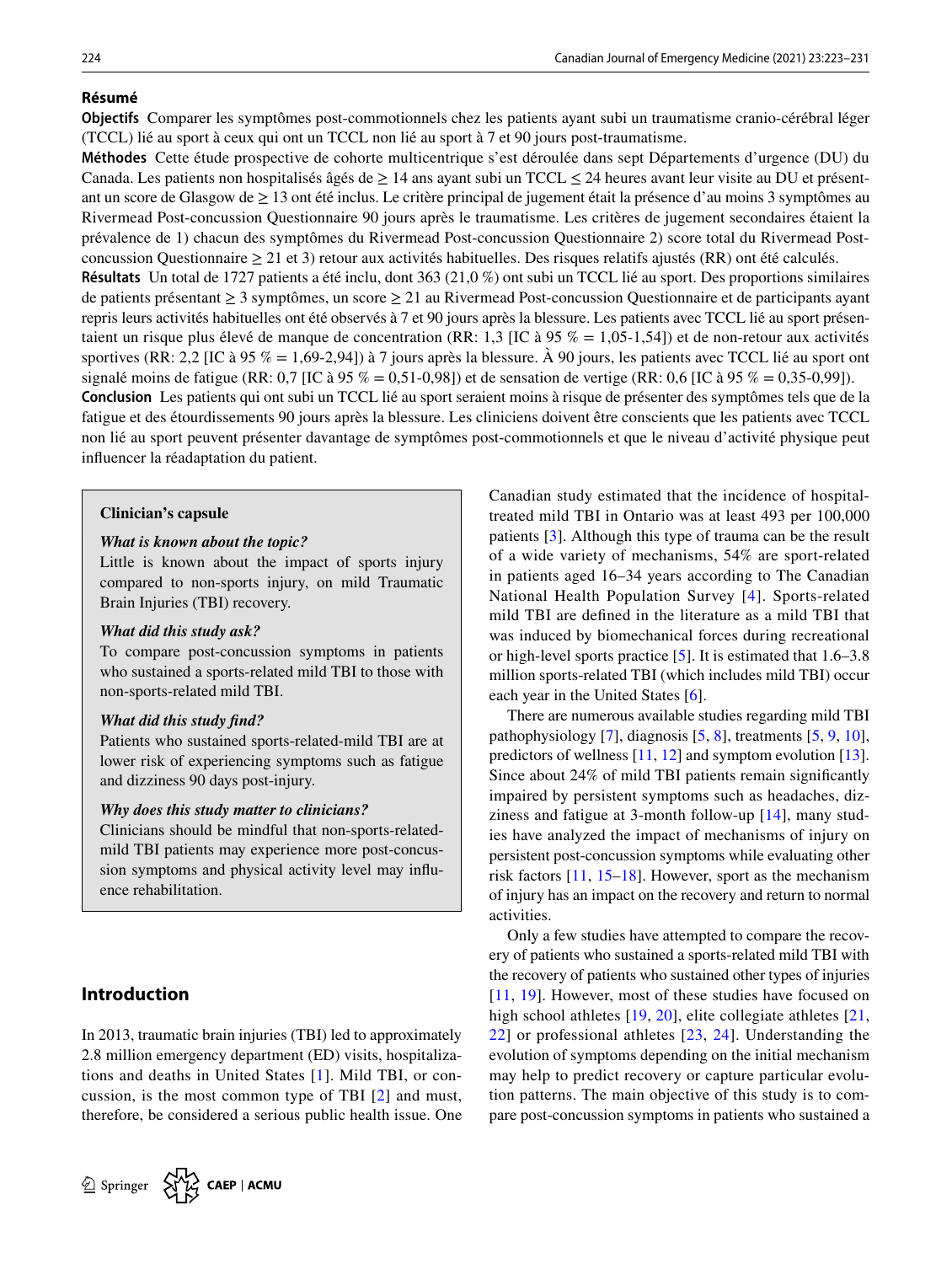sports-related mild TBI to those who sustained non-sportsrelated mild TBI at 7 and 90 days post-mild TBI. Secondary objectives are to compare the prevalence of each Rivermead Post-concussion questionnaire symptom (score of  $\geq$  2), individually assessed, the prevalence of a total Rivermead Post-concussion questionnaire score≥21 points (a potential cutoff score), and the prevalence of patients who returned to their normal daily activities at 7 and 90 days post-mild TBI.

# **Methods**

#### **Study design and setting**

This is a secondary analysis of a multicentre prospective cohort study, which was conducted in seven Canadian Emergency Departments (ED) (fve level I trauma centers: the CHU de Québec—Université Laval (Hôpital de l'Enfant-Jésus), the Hôpital du Sacré-Coeur de Montréal, The Ottawa Hospital, Sunnybrook Health Sciences Center (Toronto), Foothills Medical Center (Calgary), one level II trauma center: CISSS de Chaudière-Appalaches and one academic non-trauma center: CHU de Québec—Université Laval (CHUL)), between 04/07/2010 and 30/09/2018. Each research assistant received extensive standardized training to ensure the quality of data collection, which included a group session and personalized feld training with supervision by the study coordinator for the study duration.

#### **Population**

Emergency physicians and research assistants identifed potential participants in the ED. Patients were included if they: (1) had a documented mild TBI (defned as a Glasgow Coma Scale (GCS) score between 13 and 15 at 30 min post-injury, and one or more of the following symptoms: loss of consciousness (<30 min), post-traumatic amnesia  $(< 24$  h), impaired mental state at time of accident (confusion, disorientation and/or transient neurological deficit) [\[25](#page-8-18)], (2) had their mild TBI within 24 h of their ED visit and (3) were aged  $\geq$  14 years. Patients who were hospitalized following their ED visit, who were unable to consent or unable to speak French or English were excluded.

## **Data collection**

Once informed consent was obtained, clinical and sociodemographic data were also collected. Additional information regarding injury mechanism (i.e. motor vehicle collision, assault, and sports), associated injuries, previous hospitalizations, previous head traumas and history of psychiatric disorders was also collected. Three follow-up phone interviews were conducted by a research assistant at 7, 30 and 90 days post-injury. Each of the follow-ups included a question regarding patients' ability to return to each of their usual daily activities (e.g., work, studying, and reading) due to post-concussion symptoms. The replies to the question were coded into a dichotomous variable ("yes" or "no"). The *Rivermead Post Concussion Symptoms Questionnaire* [\[26](#page-8-19)[–28](#page-8-20)], a validated 64-point test commonly used by healthcare professionals to assess post-concussion symptoms, was also administered during those phone interviews to the study participants. This test requires patients to rate the severity of 16 symptoms (afective, physical and cognitive) using a scale ranging from 0 to 4 (0: absent, 1: same as before, 2: mild, 3: moderate, and 4: severe), compared to their preinjury status. Thus, a score  $\geq 2$  was considered to be consistent with a mild TBI-related problem [\[26–](#page-8-19)[28](#page-8-20)]. A high Rivermead Post-concussion questionnaire score indicates a higher number and greater severity of symptoms.

#### **Outcome measures**

To describe and compare the evolution of post-concussion symptoms between patients who sustained sports-related mild TBI and those who sustained non-sports-related mild TBI, the main outcome was defned by the presence of three symptoms or more on the Rivermead Post-concussion questionnaire at 90 days post-injury. This defnition is based on the criteria of The International Classifcation of Diseases, 10th revision (ICD-10) [\[29](#page-8-21)]. The secondary outcomes which were all evaluated at 7 and 90 days post-injury were: (1) the prevalence of each symptom of the Rivermead Post-concussion questionnaire, individually assessed, (2) a total score of 21 points or more on the Rivermead Post-concussion questionnaire, a potential cutoff score determined by the study steering committee since none exist in the literature, and (3) the patient's ability to return to their normal daily activities due to post-concussion symptoms, as assessed by patients themselves.

#### **Data analyses**

Descriptive analyses were used for sociodemographic variables. Measured outcomes were computed and compared between the two groups of patients (sports-related mild TBI and non-sports-related mild TBI) using Chi-square tests for normally distributed data and the Fisher's exact test was used for non-normal data. Continuous variables were compared using Student's *T* tests when the distribution was normal, and the Wilcoxon test was used for non-normal distribution.

A Generalized Poisson Distribution estimating equations (GEEs) regression model with robust standard errors was applied to evaluate the diference of symptoms between the two groups at 7 days, 30 days and 90 days post-injury. For relative risk (RR) calculation, multiple comparison

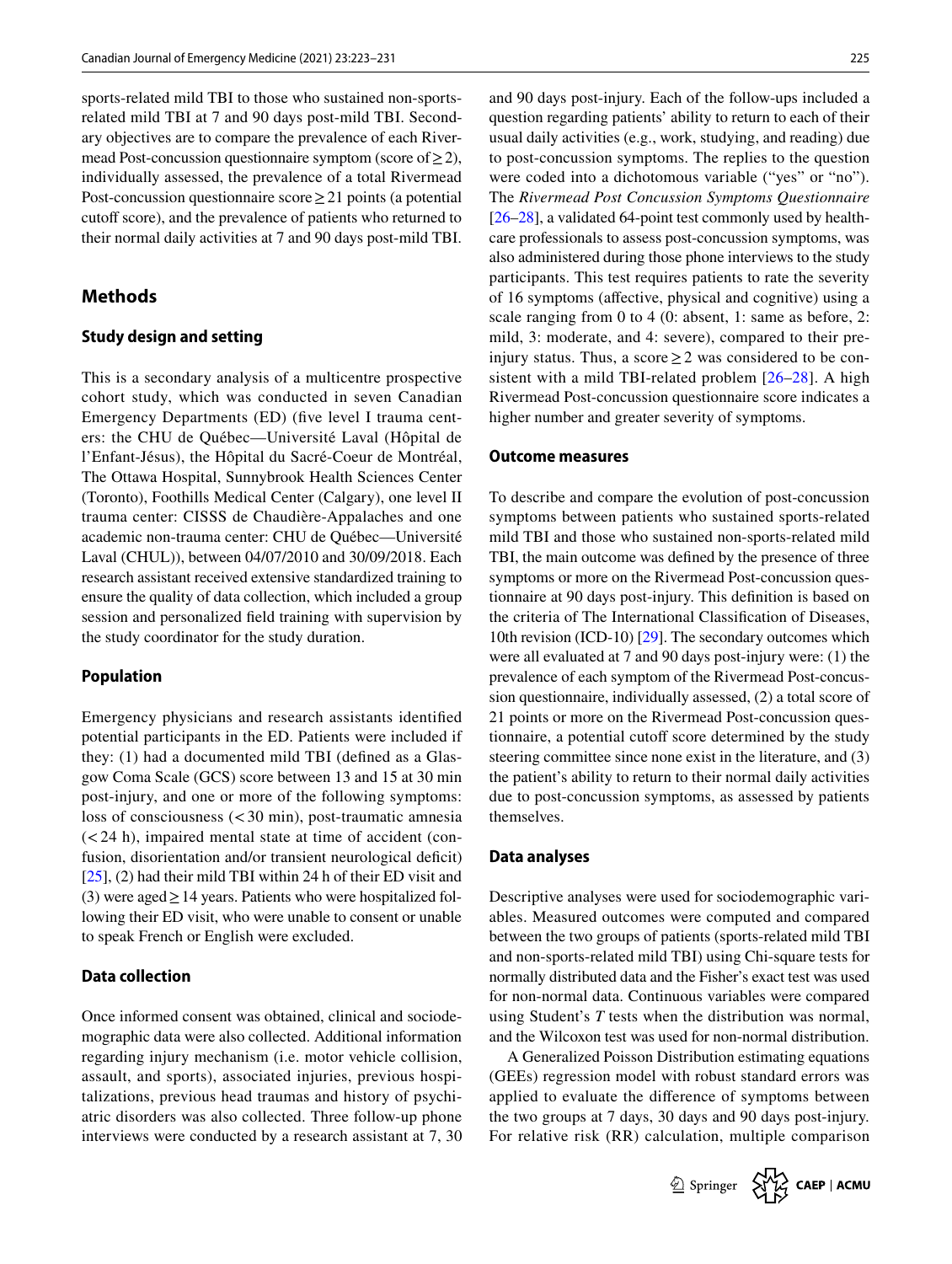adjustments for confdence intervals and *p* values were used by employing Tukey–Kramer method. The following potentially confounding factors were used to adjust relative risks of post-concussion symptoms: age category (14–24, 25–34, 35–44, 45–54, 55–64,≥65 years), previous TBI, presence of previous psychiatric disorders, prescribed medication, presence of concomitant injuries and headache. These three last covariates were also used to adjust the relative risks of the impact of mechanism of injury on patients' normal daily activities. Lastly, Inverse Probability-of-Censoring Weights were used to correct for selection bias due to loss to followup at 7, 30 and 90 days [[30\]](#page-8-22). All analyses were performed using the Statistical Analysis System (SAS Institute, Inc., Cary, NC, version 9.4).

This study was approved by the Research Ethics Board of the CHU de Québec—Université Laval.

# **Results**

A total of 1727 patients were included in this study. Table [1](#page-4-0) shows the sociodemographic and clinical characteristics of our study population. Three hundred and sixty-three patients (21.0%) sustained a sports-related mild TBI. Both groups had similar gender distribution. Median age was lower for the sports-related mild TBI group. Sports-related mild TBI patients difered signifcantly from the non-sports-related mild TBI patients in regard to the presence of previous psychiatric disorders, previous TBI, at least one prescribed medication and isolated mild TBI (versus mild TBI with associated injuries). There were also some diferences regarding both groups' initial symptoms at time of arrival in the ED. The sports-related mild TBI group difered signifcantly from the non-sports-related mild TBI cohort in terms of headaches, confusion and loss of consciousness.

Table [2](#page-5-0) shows the adjusted relative risks of post-concussion symptoms at 7 and 90 days post-injury. We found no diference between the two groups regarding our primary outcome, the risk of having three symptoms or more on the Rivermead Post-concussion questionnaire at 90 days (RR: 0.8 [95% CI 0.62–1.08]). There also was no diference regarding the risk of having a total score of 21 points or more at 7 (RR: 1.1 [95% CI 0.76–1.45]) and 90 days postinjury (RR: 0.5 [95% CI 0.29–1.00]).

At 7 days, patients from the sports-related mild TBI group were at higher risk of experiencing poor concentration (RR: 1.3 [95% CI 1.05–1.54]), but at 90 days this diference can no longer be observed. At 90 days post-injury, those patients were at lower risk of fatigue (RR: 0.7 [95% CI 0.51–0.98]) and dizziness (RR: 0.6 [95% CI 0.35–0.99]).

The impact of the mechanism of injury (sport versus non-sport) on patients' normal daily activities is shown in Table [3](#page-7-4). Patients in the sports-related mild TBI group were at higher risk of non-return to their normal daily activities due to post-concussion symptoms at 7 days post-injury  $(RR: 1.1$  [95% CI 1.01–1.22]) and more specifically, to their sports activities (RR: 2.2 [95% CI 1.69–2.94]). However, this was no longer observed 90 days post-injury.

# **Discussion**

#### **Interpretation of fndings**

This study provides new knowledge regarding the evolution of post-concussion symptoms and illustrates potential differences between sports-related mild TBI and other mechanisms of injury. Indeed, returning to their normal daily activities, especially sports, seems to be more difficult at 7 days for patients who sustained a sports-related mild TBI. However, this is no longer observed 90 days post-injury. Most importantly, patients who sustained a sports-related mild TBI appear to be at lower risk of experiencing symptoms such as fatigue and dizziness at 90 days post-injury. Patients from that group also seem to experience fewer symptoms at 90 days post-injury, although this diference was not statistically signifcant.

#### **Comparison to previous studies**

Our results concur with those of two other studies. Indeed, Sieger et al. found high school athletes aged 13–21 years who suffered sports-related mild TBI (football and soccer) recovered more quickly than others who were involved in a motor vehicle collision [[19](#page-8-12)]. A recent study carried out by Beauchamp et al. among children aged 6–18 years also highlighted that those who sustained sports or recreationalrelated concussions had a better quality of life and were less likely to experience persistent post-concussion symptoms and cognitive impairment. [[11](#page-8-6)] Both studies suggest that these diferences could be explained by particular biomechanical characteristics (velocity of impact, distribution of the forces, location and speed) which potentially difer between motor vehicle collision, bicycle accidents or falls and sports injury. As recently shown, brain tissue stresses and strains are related to the impact force of the injury [\[31](#page-8-23)]. Thus, some studies suggest that the amount of pathological brain damage infuences the neurological dysfunction severity, which could be refected by the intensity and duration of post-concussion symptoms [[32](#page-8-24)].

However, the literature is inconsistent regarding the impact of mechanism of injury on patient recovery. In fact, a retrospective study by Tator et al*.* suggests that the mechanism of injury did not predict the number of symptoms and the recovery time  $[18]$  $[18]$  $[18]$ . This study included patients who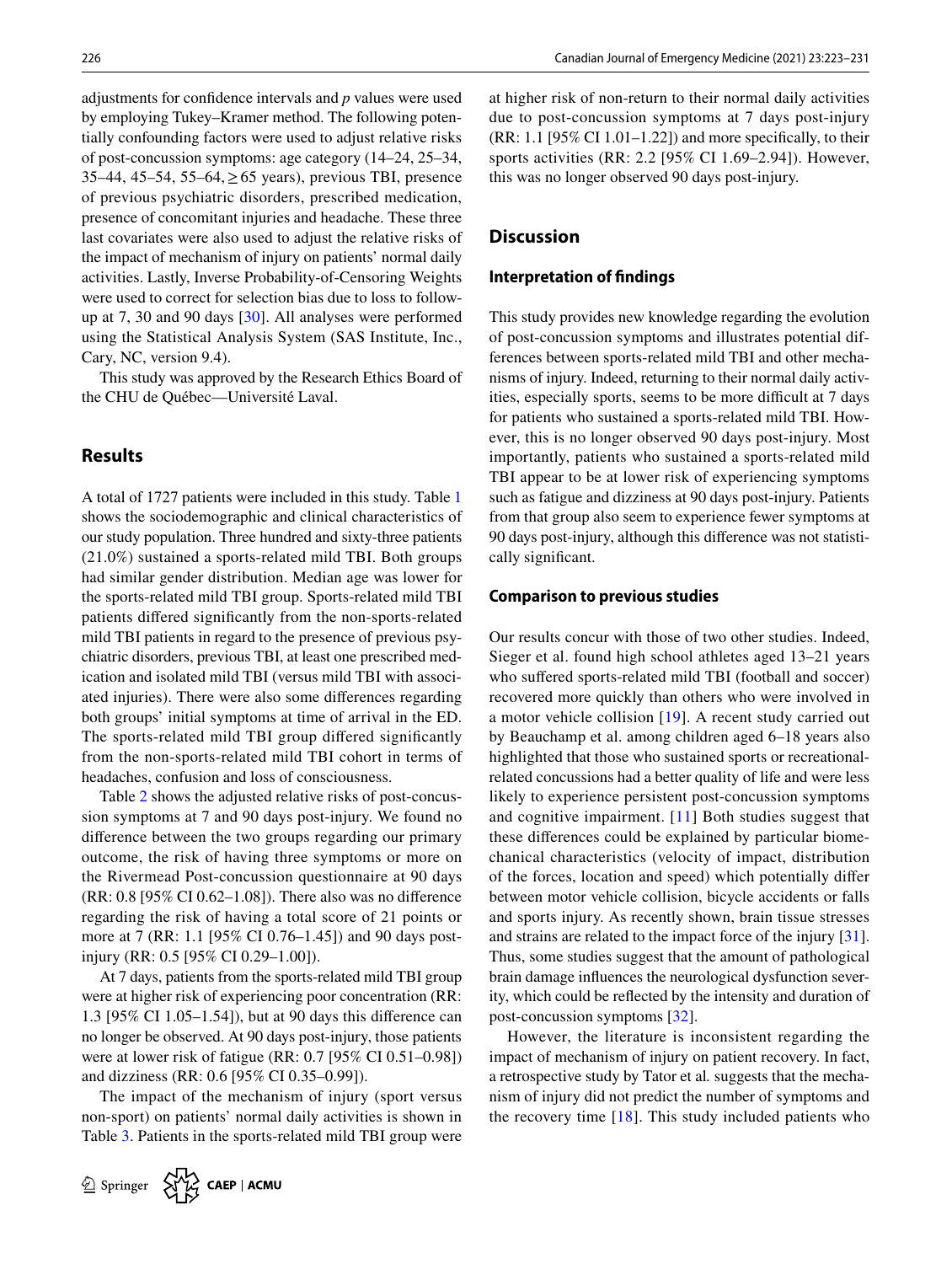<span id="page-4-0"></span>**Table 1** Clinical and sociodemographic characteristics

|                                                   | Sports-related mTBI Non-sports-related<br>$(n=363)$<br>$% \mathcal{P}_{\mathrm{C}}^{\mathrm{C}}(\mathcal{P}_{\mathrm{C}}^{\mathrm{C}}(\mathcal{P}_{\mathrm{C}}^{\mathrm{C}})^{-1})=0$ | mTBI $(n=1364)$<br>$\%$  | Total $(n = 1727)$<br>$\%$ |
|---------------------------------------------------|---------------------------------------------------------------------------------------------------------------------------------------------------------------------------------------|--------------------------|----------------------------|
|                                                   |                                                                                                                                                                                       |                          |                            |
| Demographic                                       |                                                                                                                                                                                       |                          |                            |
| Age, median (Q1-Q3)                               | $17 - 36$                                                                                                                                                                             | $27 - 59$                | $23 - 57$                  |
| 14-44                                             | 81.5                                                                                                                                                                                  | 50.4                     | 57.0                       |
| $45 - 64$                                         | 12.7                                                                                                                                                                                  | 32.7                     | 28.5                       |
| $65 - 84$                                         | 5.8                                                                                                                                                                                   | 15.3                     | 13.3                       |
| $\geq 85$                                         | 0.0                                                                                                                                                                                   | 1.5                      | 1.2                        |
| Male                                              | 61.7                                                                                                                                                                                  | 60.4                     | 60.7                       |
| Medical history                                   |                                                                                                                                                                                       |                          |                            |
| Previous TBI (including mTBI)                     | 43.8                                                                                                                                                                                  | 32.8                     | 35.1                       |
| Previous psychiatric disorders                    | 16.5                                                                                                                                                                                  | 24.8                     | 23.1                       |
| Depression                                        | 8.5                                                                                                                                                                                   | 13.8                     | 12.7                       |
| Generalized anxiety                               | 4.4                                                                                                                                                                                   | 86.2                     | 5.8                        |
| At least 1 prescribed medication <sup>†</sup>     | 39.1                                                                                                                                                                                  | 60.1                     | 55.7                       |
| Mechanism of injury                               |                                                                                                                                                                                       |                          |                            |
| Motor vehicle collision                           |                                                                                                                                                                                       | 19.1                     | 15.1                       |
| Bicycle accident                                  |                                                                                                                                                                                       | 16.8                     | 13.3                       |
| Accident involving pedestrian                     |                                                                                                                                                                                       | 40.8                     | 32.2                       |
| <b>Sports</b>                                     | 100.0                                                                                                                                                                                 |                          | 21.0                       |
| Skiing/snowboarding                               | 24.0                                                                                                                                                                                  |                          | 24.0                       |
| Hockey                                            | 14.9                                                                                                                                                                                  |                          | 14.9                       |
| Soccer                                            | 9.9                                                                                                                                                                                   |                          | 9.9                        |
| Football/rugby                                    | 8.5                                                                                                                                                                                   |                          | 8.5                        |
| Ice skating                                       | 7.7                                                                                                                                                                                   |                          | 7.7                        |
| Horseback riding                                  | 6.3                                                                                                                                                                                   |                          | 6.3                        |
| Cheerleading                                      | 5.5                                                                                                                                                                                   |                          | 5.5                        |
| Others                                            | 23.1                                                                                                                                                                                  | $\overline{\phantom{0}}$ | 57.6                       |
| Other                                             | $\overline{\phantom{0}}$                                                                                                                                                              | 23.4                     | 18.5                       |
| Isolated mTBI                                     | 59.4                                                                                                                                                                                  | 33.5                     | 38.9                       |
| Suspected drug/alcohol intoxication<br>$(n=1597)$ | 1.5                                                                                                                                                                                   | 12.9                     | 10.5                       |
| Medical assessment in the ED                      |                                                                                                                                                                                       |                          |                            |
| GCS at arrival                                    |                                                                                                                                                                                       |                          |                            |
| 15                                                | 88.2                                                                                                                                                                                  | 85.3                     | 85.9                       |
| 14                                                | 11.3                                                                                                                                                                                  | 13.6                     | 13.1                       |
| 13                                                | 0.6                                                                                                                                                                                   | 1.2                      | $1.0\,$                    |
| Loss of consciousness                             | 45.6                                                                                                                                                                                  | 52.2                     | 50.8                       |
| Headache                                          | 78.6                                                                                                                                                                                  | 64.9                     | 67.9                       |
| Confusion                                         | 63.5                                                                                                                                                                                  | 54.3                     | 56.2                       |
| Retrograde amnesia                                | 28.1                                                                                                                                                                                  | 25.0                     | 25.7                       |
| Anterograde amnesia                               | 44.4                                                                                                                                                                                  | 44.9                     | 58.2                       |
| Vomiting $\geq$ 2 episodes                        | $8.3\,$                                                                                                                                                                               | 7.0                      | 7.3                        |

† Patients taking at least one prescribed medication

were referred to one neurosurgeon with a specifc interest in post-concussion symptoms. Even if the referral criteria are unknown, these patients were most likely sufering from more complicated and persistent post-concussion symptoms, thus afecting the generalizability of the study.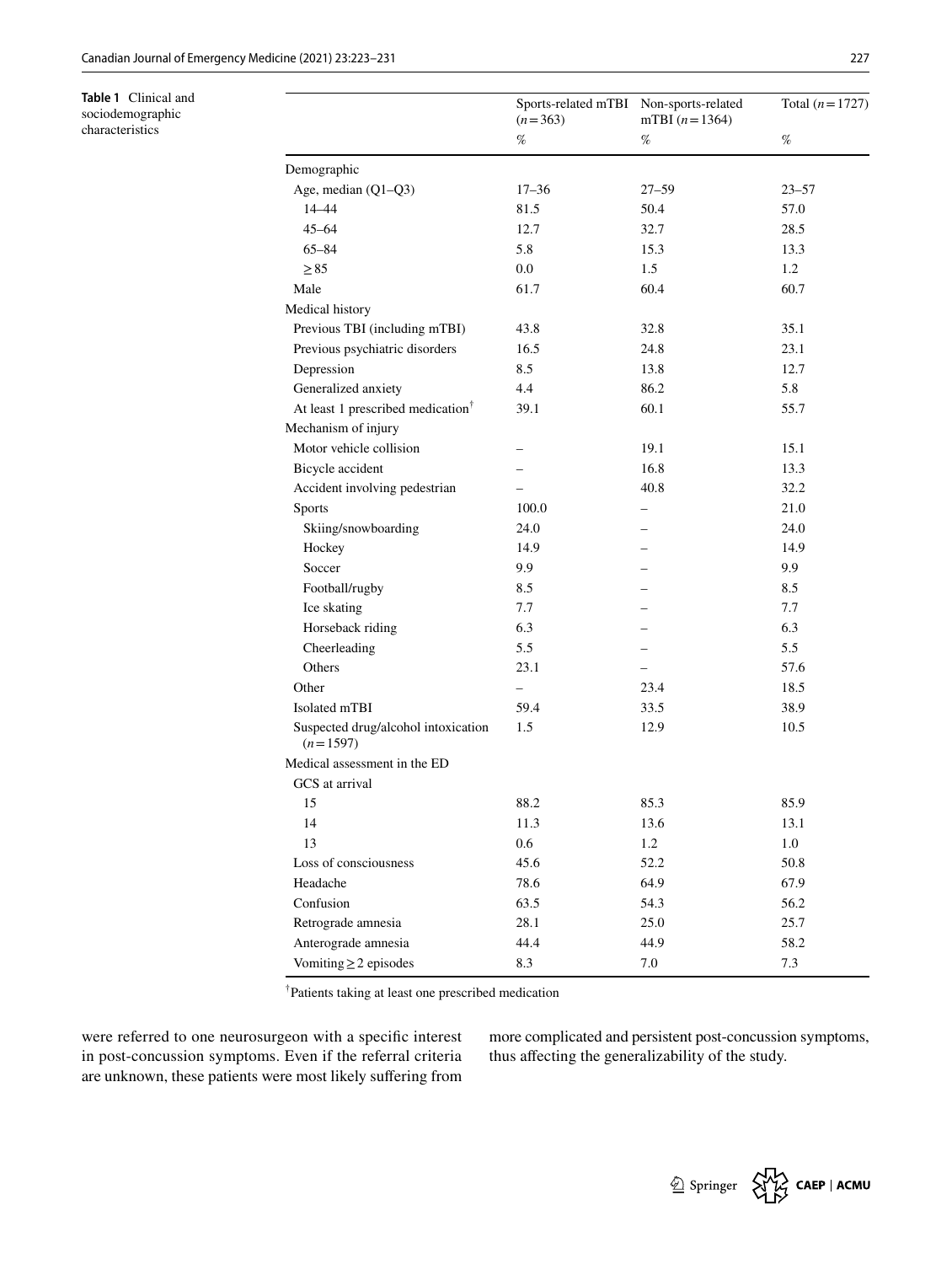<span id="page-5-0"></span>**Table 2** Impact of injury mechanism (sport vs non-sport) on post-concussion symptoms at 7 days and 90 days postmild TBI

|                                                     | 7 days post-injury $(n=1476)^*$<br>Adjusted $RR^T$ (95% CI) | 90 days post-injury $(n=1426)^*$<br>Adjusted $RR^T$ (95% CI) |  |  |
|-----------------------------------------------------|-------------------------------------------------------------|--------------------------------------------------------------|--|--|
| Total Rivermead Post-concussion questionnaire score |                                                             |                                                              |  |  |
| 3 symptoms                                          | $1.1(0.9-1.2)$                                              | $0.8(0.6-1.1)$                                               |  |  |
| Score $\geq$ 21                                     | $1.1(0.8-1.5)$                                              | $0.5(0.3-1.0)$                                               |  |  |
| Rivermead Post-concussion questionnaire symptoms    |                                                             |                                                              |  |  |
| Physical                                            |                                                             |                                                              |  |  |
| Headaches                                           | $1.1(0.96-1.3)$                                             | $0.7(0.5-1.1)$                                               |  |  |
| Feeling of dizziness                                | $1.1(0.9-1.3)$                                              | $0.6(0.4 - 0.99)$                                            |  |  |
| Light sensitivity                                   | $1.3(0.98-1.7)$                                             | $0.9(0.5-1.5)$                                               |  |  |
| Noise sensitivity                                   | $1.3(0.99-1.7)$                                             | $0.8(0.5-1.3)$                                               |  |  |
| Nausea                                              | $1.1(0.8-1.7)$                                              | $0.7(0.3-1.7)$                                               |  |  |
| Sleep disturbance                                   | $1.1(0.8-1.4)$                                              | $0.7(0.5-1.2)$                                               |  |  |
| <b>Blurred</b> vision                               | $1.1(0.7-1.7)$                                              | $0.7(0.4-1.4)$                                               |  |  |
| Double vision                                       | $1.2(0.5-3.0)$                                              | $0.8(0.2 - 2.7)$                                             |  |  |
| Fatigue                                             | $1.03(0.9-1.2)$                                             | $0.7(0.5-0.98)$                                              |  |  |
| Cognitive                                           |                                                             |                                                              |  |  |
| Forgetfulness                                       | $0.98(0.8-1.3)$                                             | $0.8(0.6-1.2)$                                               |  |  |
| Taking longer to think                              | $1.1(0.9-1.4)$                                              | $0.7(0.5-1.1)$                                               |  |  |
| Poor concentration                                  | $1.3(1.1-1.5)$                                              | $0.9(0.6-1.2)$                                               |  |  |
| Affective                                           |                                                             |                                                              |  |  |
| Feeling depressed                                   | $1.03(0.7-1.5)$                                             | $0.7(0.4-1.2)$                                               |  |  |
| Being irritable                                     | $1.2(0.9-1.5)$                                              | $0.6(0.4-1.0)$                                               |  |  |
| Feeling frustrated                                  | $1.1(0.9-1.5)$                                              | $0.7(0.4-1.1)$                                               |  |  |
| Restlessness                                        | $0.96(0.5-1.8)$                                             | $0.4(0.1-1.2)$                                               |  |  |

Statistical signifcant values are indiacted in bold

*CI* confdence interval, *RR* relative risks

\*Due to missing data, the number of patients does not always add up to the total number presented in Fig. [1](#page-6-0) ŦCompares patients sustaining sports-related mTBI with those sustaining non-sports-related mTBI (reference). RR were adjusted for age  $(14–24, 25–34, 35–44, 45–54, 55–64, \ge 65$  years), previous TBI, isolated mTBI, prescribed medication, previous psychiatric disorders and headache

### **Strengths and limitations**

Our study has limitations. First, the exposure factor (mechanism of injury) could not be controlled. Therefore, this kind of research question cannot be answered with a prior randomization, thus forcing the use of a prospective observational study design. This may explain why the sample size of the sports-related mild TBI cohort were just under a third of the non-sports-related mild TBI cohort. In the literature, more than half of the mild TBI are usually due to sports injury [\[4](#page-7-3)]. This discrepancy may be caused by the fact that our cohort includes older patients. In addition, sports-related mild TBI patients may be more likely to be managed by sports team physiotherapists or doctors instead of going to the ED. Furthermore, groups difered signifcantly in some of their initial characteristics, especially age, which had a non-linear relation with our main study outcome. The groups were also very diferent for prescribed medications which suggests a diference in baseline health. However, statistical adjustments were performed for all potentially confounding factors. Data regarding pre-mild TBI level of physical activity and the recovery process was not available. Nonetheless, we can probably infer patients that sustained sports-related mild TBI were more active. This lack of information limits our capacity to interpret the diferences observed. Lastly, since 3 months is often the minimal duration time to considerer a symptom as persistent  $[33]$ , it would have been interesting to extend the follow-up duration to have a more long-term vision of the patients' clinical course and thus, see if diferences in the recovery of both groups remained or even increased.

However, our study had several strengths such as a very large sample of non-hospitalized mild TBI patients. All data were collected on a prospective basis through phone interviews conducted by experienced research assistants, which brought better internal validity to the study than self-administered questionnaires. The multicenter nature of our study and the fact that patients from diferent levels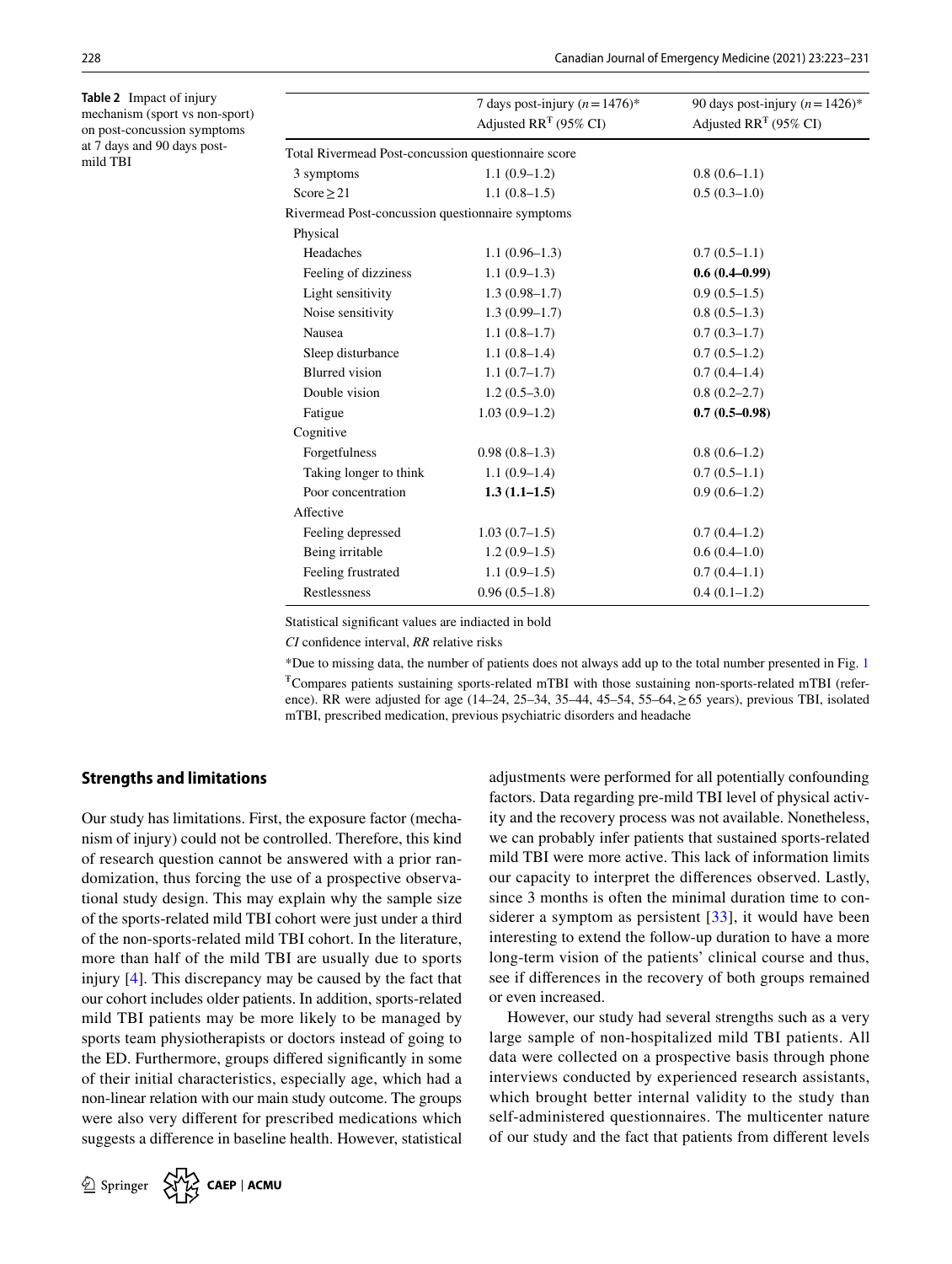<span id="page-6-0"></span>**Fig. 1** Flow chart



<sup>1</sup> Mild traumatic brain injury <sup>2</sup> Worlds Health Organization

of trauma centers across Canada ensured that our participants are representative of mild TBI patients seen in the ED.

# **Clinical implications**

Recent studies suggest that early controlled sub-symptom threshold aerobic exercise might be more benefcial than rest in mild TBI recovery [\[10](#page-8-5), [34](#page-8-26)[–39](#page-8-27)]. Physically active individuals could somehow be protected from a poor outcome and recover faster as they are probably more inclined to progressively return to physical activities during their rehabilitation. Their medical follow-up may be more comprehensive and they might also enjoy a better state of physical and mental health [[40](#page-8-28)]. Therefore, being physically active during

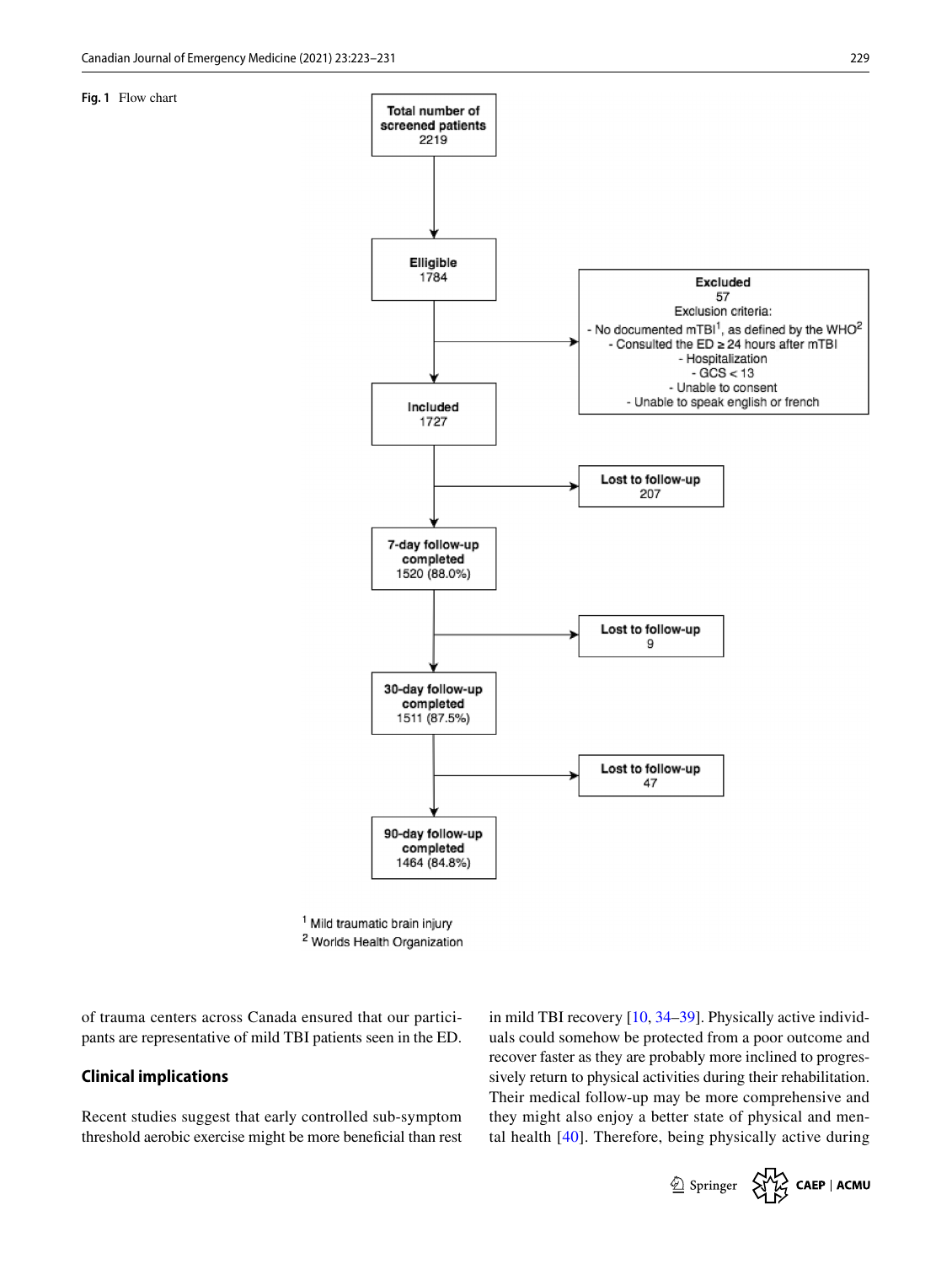<span id="page-7-4"></span>**Table 3** Impact of injury mechanism (sport vs non-sport) on patient's normal activities at 7 days and 90 days post-injury

|                                                                | 7 days post-injury $(n=622)^*$<br>Adjusted RR $F(95\% \text{ CI})$ | 90 days post-injury $(n=599)^*$<br>Adjusted RR (95% CI) |
|----------------------------------------------------------------|--------------------------------------------------------------------|---------------------------------------------------------|
| Did not return to normal activities<br>due to $mTBI^{\dagger}$ | $1.1(1.01-1.2)$                                                    | $1.1(0.9-1.4)$                                          |
| Altered activities                                             |                                                                    |                                                         |
| <b>Sports</b>                                                  | $2.2(1.7-2.9)$                                                     | $0.9(0.4-2.2)$                                          |
| Reading                                                        | $1.6(0.98 - 2.7)$                                                  | $0.6(0.1-2.9)$                                          |
| Work on the computer                                           | $1.3(0.8-2.0)$                                                     | $0.4(0.1-2.5)$                                          |
| Social activities                                              | $0.7(0.3-1.6)$                                                     | $0.2(0.01-3.7)$                                         |
| Car driving                                                    | $1.04(0.6-1.9)$                                                    | $0.2(0.01-3.8)$                                         |
| Television                                                     | $1.5(0.95-2.5)$                                                    | $0.8(0.1-4.8)$                                          |
| Others                                                         | $0.7(0.2-2.6)$                                                     | $0.5(0.03-9.9)$                                         |

Statistical signifcant values are indiacted in bold

*CI* confdence interval, *RR* relative risks

\*Due to missing data, the number of patients does not always add up to the total number presented in Fig. [1](#page-6-0)  $T$ Compares patients sustaining sports-related mTBI with those sustaining non-sports-related mTBI (reference). RR were adjusted for prescribed medication, isolated TCC and headache

† Patients who did not return to their normal activities due to the mTBI (patient-reported outcome)

rehabilitation, coupled with a more structured follow-up may prevent, or at least lessen the post-concussion symptoms. Of course, further research is needed to support this, and to further improve treatment recommendations for mild TBI management.

# **Research implications**

Since information regarding the patients' rehabilitation process have not been collected, more research is needed to better understand the underlying causes of the diferences observed to improve post-ED mild TBI patient management.

# **Conclusion**

This study identifed potential diferences in the clinical course of mild TBI patients depending on the mechanism of injury. Indeed, patients who sustained sports-related injury seemed to experience less fatigue and dizziness 90 days post-injury. These diferences should be considered when planning post-ED care, as clinicians should be mindful that non-sports-related mild TBI patients may experience more post-concussion symptoms and that the level of physical activity may infuence the patient's rehabilitation.

**Acknowledgements** We are deeply indebted to all the patients who participated in this study and gratefully acknowledge the emergency physicians at the study sites who recruited the patients and the emergency medicine residents who helped in this process. We acknowledge the following members of our research team: Quebec site—Marilyne Dufresne, Martin Roy, Catherine Bédard and Suzy Lavoie; Lévis site— Lise Lavoie and Josée Jolicoeur; Trois-Rivières site—Émilie Gouin and Annie Cossette; Montreal site—Chantal Lanthier, Tanya Leduc and Catherine Perreault-Légaré; Ottawa site—Connor Sheehan.

**Funding** This study was funded by the Canadian Institutes of Health Research. FB was recipient of a scholarship from the Faculté de Médecine de l'Université Laval.

# **Compliance with ethical standards**

**Conflict of interest** The authors declare that they have no confict of interest statement.

# **References**

- <span id="page-7-0"></span>1. Taylor CA, Bell JM, Breiding MJ, Xu L. Traumatic brain injuryrelated emergency department visits, hospitalizations, and deaths—United States, 2007 and 2013. MMWR Surveill Summ. 2017;66(9):1–16 **(Epub 2017/03/17)**.
- <span id="page-7-1"></span>2. Cassidy JD, Carroll LJ, Peloso PM, Borg J, von Holst H, Holm L, Kraus J, Coronado VG, WHO Collaborating Centre Task Force on Mild Traumatic Brain Injury. Incidence, risk factors and prevention of mild traumatic brain injury: results of the WHO Collaborating Centre Task Force on Mild Traumatic Brain Injury. J Rehabil Med. 2004;(43 Suppl):28–60. [https://doi.org/10.1080/16501](https://doi.org/10.1080/16501960410023732) [960410023732.](https://doi.org/10.1080/16501960410023732)
- <span id="page-7-2"></span>3. Ryu WH, Feinstein A, Colantonio A, Streiner DL, Dawson DR. Early identifcation and incidence of mild TBI in Ontario. Can J Neurol Sci. 2009;36(4):429–35 **(Epub 2009/08/05)**.
- <span id="page-7-3"></span>4. Gordon KE, Dooley JM, Wood EP. Descriptive epidemiology of concussion. Pediatr Neurol. 2006;34(5):376–8 **(Epub 2006/05/02)**.